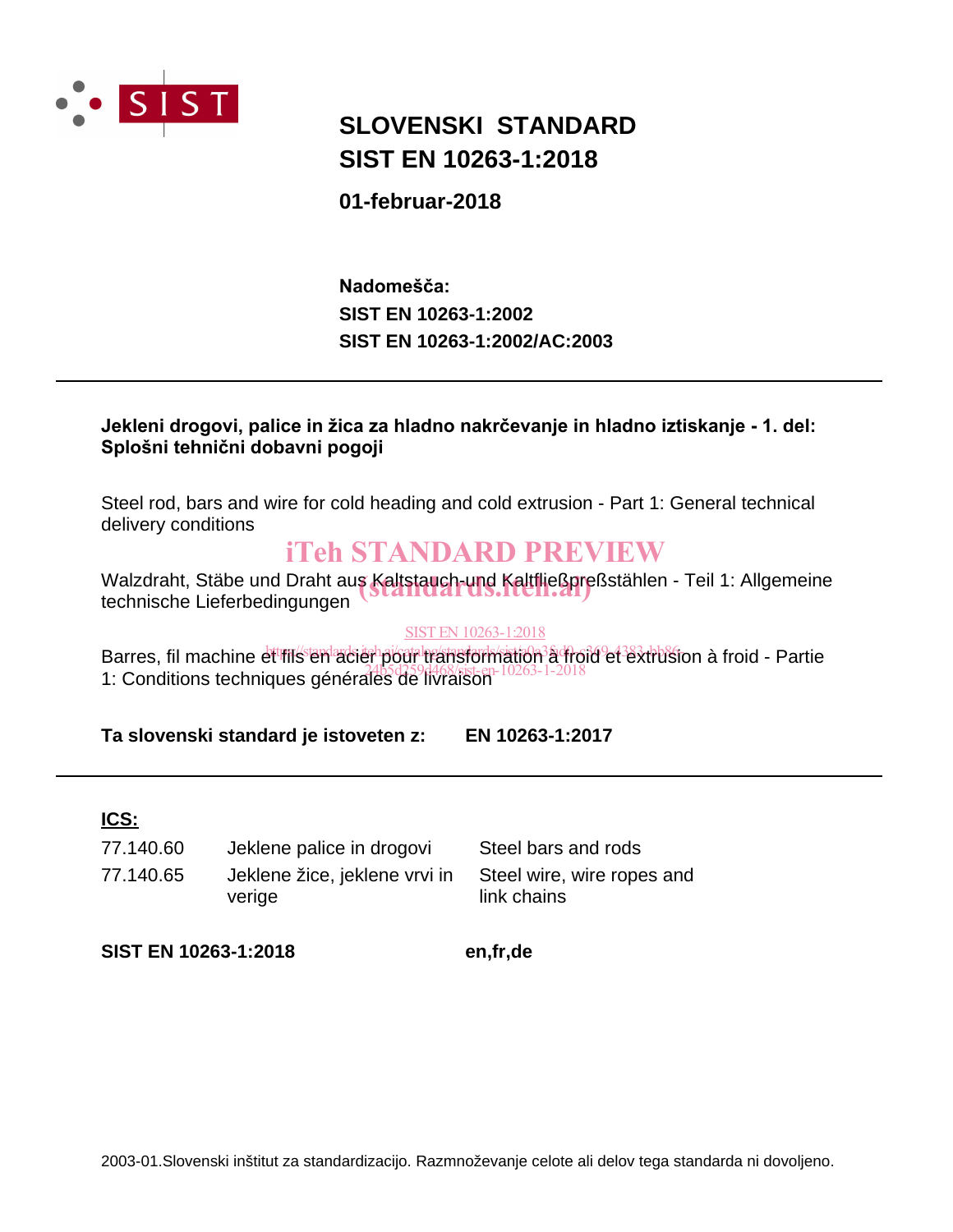

## iTeh STANDARD PREVIEW (standards.iteh.ai)

SIST EN 10263-1:2018 https://standards.iteh.ai/catalog/standards/sist/a0a3fad0-c369-4383-bb86- 24b5d259d468/sist-en-10263-1-2018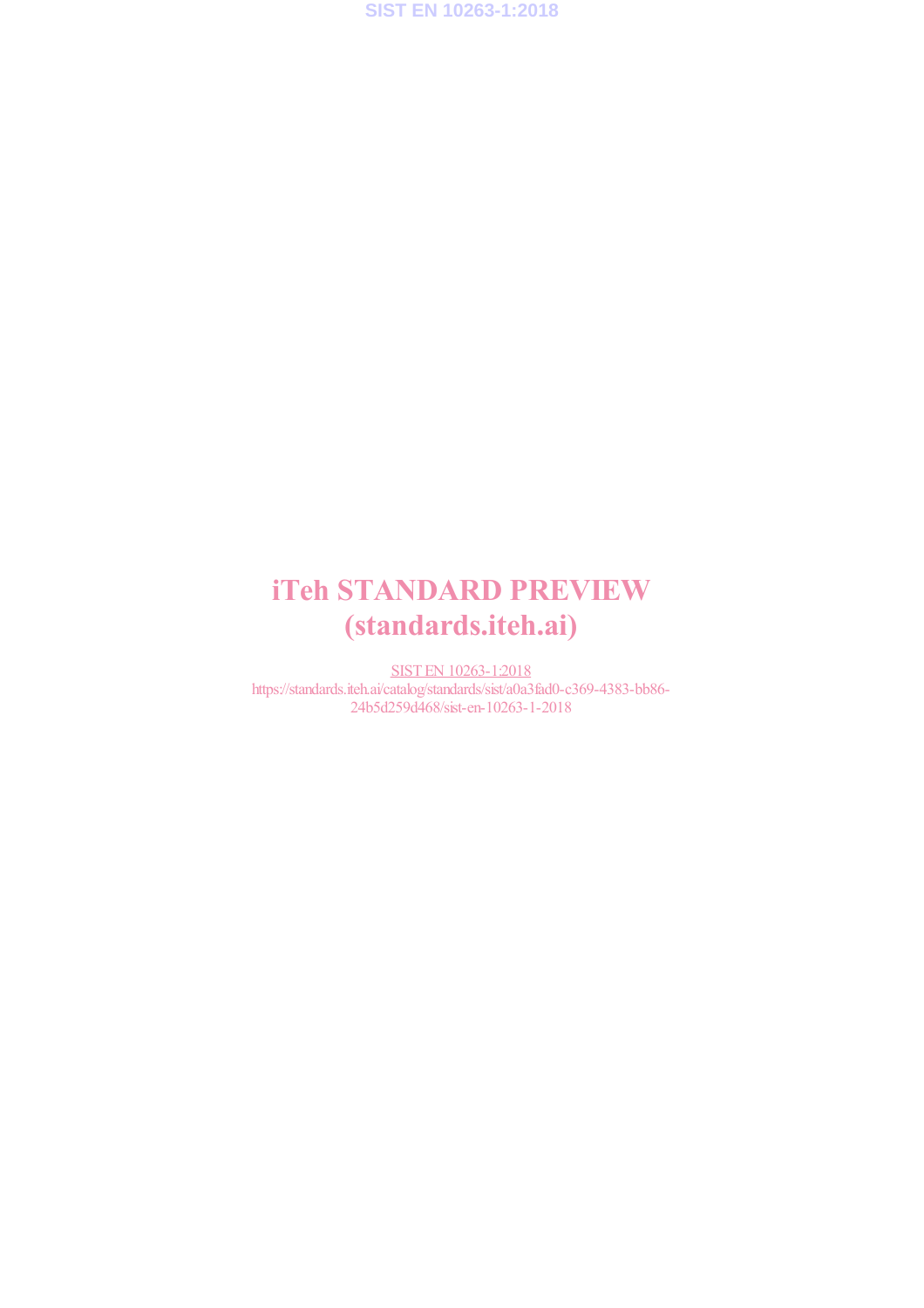#### **SIST EN 10263-1:2018**

# EUROPEAN STANDARD NORME EUROPÉENNE EUROPÄISCHE NORM

## **EN 10263-1**

November 2017

ICS 77.140.60; 77.140.65 Supersedes EN 10263-1:2001

English Version

## Steel rod, bars and wire for cold heading and cold extrusion - Part 1: General technical delivery conditions

Barres, fil machine et fils en acier pour transformation à froid et extrusion à froid - Partie 1: Conditions techniques générales de livraison

Walzdraht, Stäbe und Draht aus Kaltstauch-und Kaltfließpreßstählen - Teil 1: Allgemeine technische Lieferbedingungen

This European Standard was approved by CEN on 16 July 2017.

CEN members are bound to comply with the CEN/CENELEC Internal Regulations which stipulate the conditions for giving this European Standard the status of a national standard without any alteration. Up-to-date lists and bibliographical references concerning such national standards may be obtained on application to the CEN-CENELEC Management Centre or to any CEN member.

This European Standard exists in three official versions (English, French, German). A version in any other language made by This European Standard exists in three official versions (English, French, German). A version in any other language made by<br>translation under the responsibility of a CEN member into its own language and notified to the CEN Centre has the same status as the official versions.<br>
Standards.iteh.ai)

CEN members are the national standards bodies of Austria, Belgium, Bulgaria, Croatia, Cyprus, Czech Republic, Denmark, Estonia, Finland, Former Yugoslav Republic of Macedonia, France, Germany, Greece, Hungary, Iceland, Ireland, Italy, Latvia, Lithuania, rinianu, roriner Tugosiav Republic of Maceuonia, France, Germany<sub>o</sub>ukeece, Hungary, Icelanu, Irelanu, Italy, Latvia, Lithuania,<br>Luxembourg, Malta, Netherlands, Norway, Poland, Portugal, Romania, Serbia, Slovakia, Slovenia, Turkey and United Kingdom.<sup>7</sup>/<sub>St</sub> https://standards.iteh.ai/catalog/standards/sist/a0a3fad0-c369-4383-bb86-

24b5d259d468/sist-en-10263-1-2018



EUROPEAN COMMITTEE FOR STANDARDIZATION COMITÉ EUROPÉEN DE NORMALISATION EUROPÄISCHES KOMITEE FÜR NORMUNG

**CEN-CENELEC Management Centre: Avenue Marnix 17, B-1000 Brussels**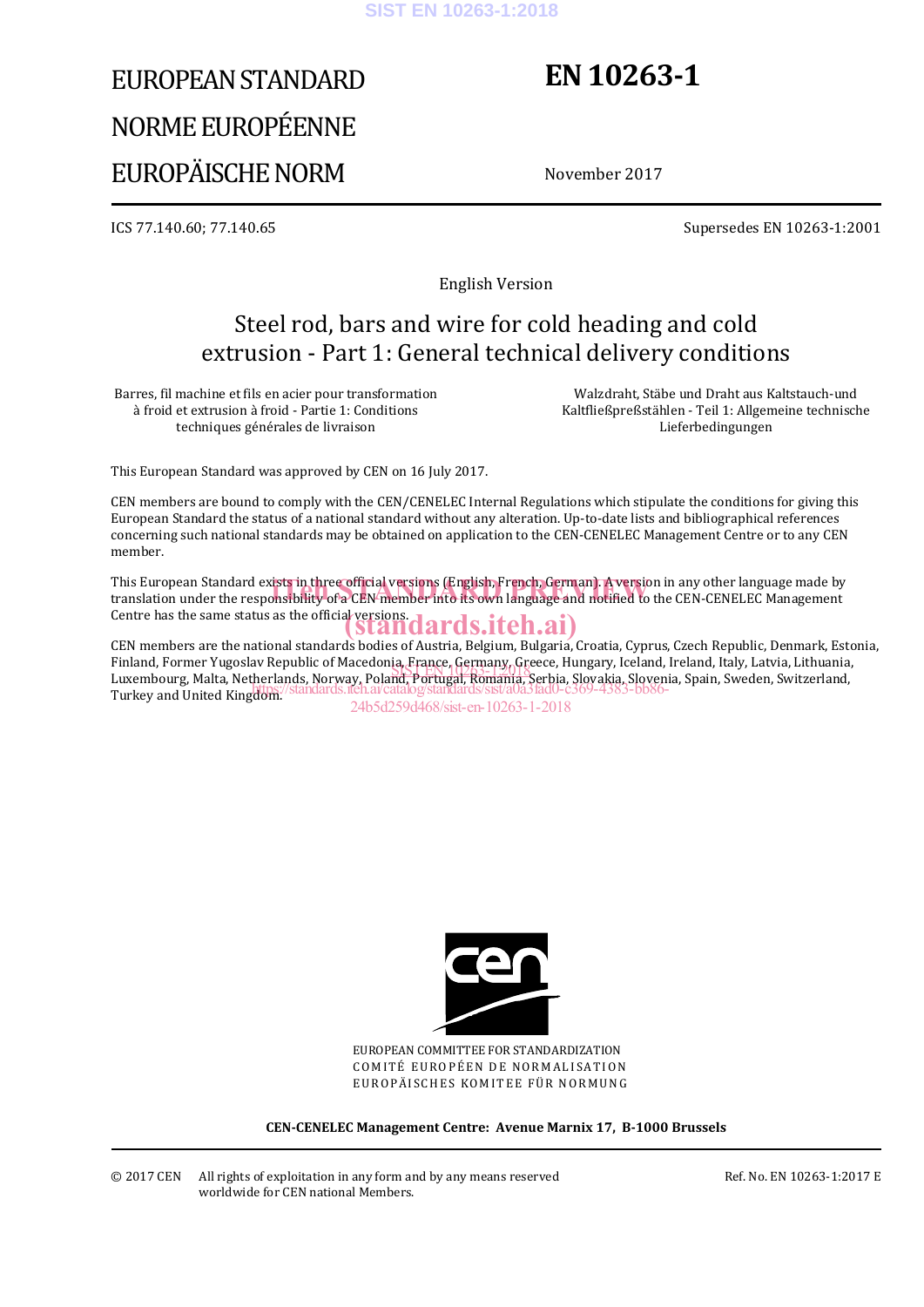## **Contents**

| 1                                                       |                                                                                                                                                                                                                                |  |
|---------------------------------------------------------|--------------------------------------------------------------------------------------------------------------------------------------------------------------------------------------------------------------------------------|--|
| $\overline{2}$                                          |                                                                                                                                                                                                                                |  |
| 3                                                       |                                                                                                                                                                                                                                |  |
| $\overline{\mathbf{4}}$<br>4.1<br>4.2<br>4.2.1<br>4.2.2 |                                                                                                                                                                                                                                |  |
| 5<br>5.1<br>5.2<br>5.3                                  |                                                                                                                                                                                                                                |  |
| 6                                                       |                                                                                                                                                                                                                                |  |
| 7<br>7.1                                                |                                                                                                                                                                                                                                |  |
| 7.2<br>7.3                                              |                                                                                                                                                                                                                                |  |
| 7.4                                                     |                                                                                                                                                                                                                                |  |
| 7.4.1                                                   |                                                                                                                                                                                                                                |  |
| 7.4.2                                                   | Summary of combinations of delivery combined in the set of the set of the set of the set of the set of the set of the set of the set of the set of the set of the set of the set of the set of the set of the set of the set o |  |
| 7.4.3                                                   |                                                                                                                                                                                                                                |  |
| 7.5                                                     |                                                                                                                                                                                                                                |  |
| 7.5.1                                                   |                                                                                                                                                                                                                                |  |
| 7.5.2                                                   |                                                                                                                                                                                                                                |  |
| 7.6                                                     |                                                                                                                                                                                                                                |  |
| 7.7                                                     |                                                                                                                                                                                                                                |  |
| 7.7.1                                                   |                                                                                                                                                                                                                                |  |
| 7.7.2                                                   |                                                                                                                                                                                                                                |  |
| 7.7.3                                                   |                                                                                                                                                                                                                                |  |
| 7.7.4                                                   |                                                                                                                                                                                                                                |  |
| 7.8<br>7.8.1                                            |                                                                                                                                                                                                                                |  |
| 7.8.2                                                   |                                                                                                                                                                                                                                |  |
| 7.8.3                                                   |                                                                                                                                                                                                                                |  |
| 7.9                                                     |                                                                                                                                                                                                                                |  |
| 7.10                                                    |                                                                                                                                                                                                                                |  |
|                                                         |                                                                                                                                                                                                                                |  |
|                                                         |                                                                                                                                                                                                                                |  |
|                                                         |                                                                                                                                                                                                                                |  |
|                                                         |                                                                                                                                                                                                                                |  |
| 7.11                                                    |                                                                                                                                                                                                                                |  |
| 7.12                                                    |                                                                                                                                                                                                                                |  |
| 8                                                       |                                                                                                                                                                                                                                |  |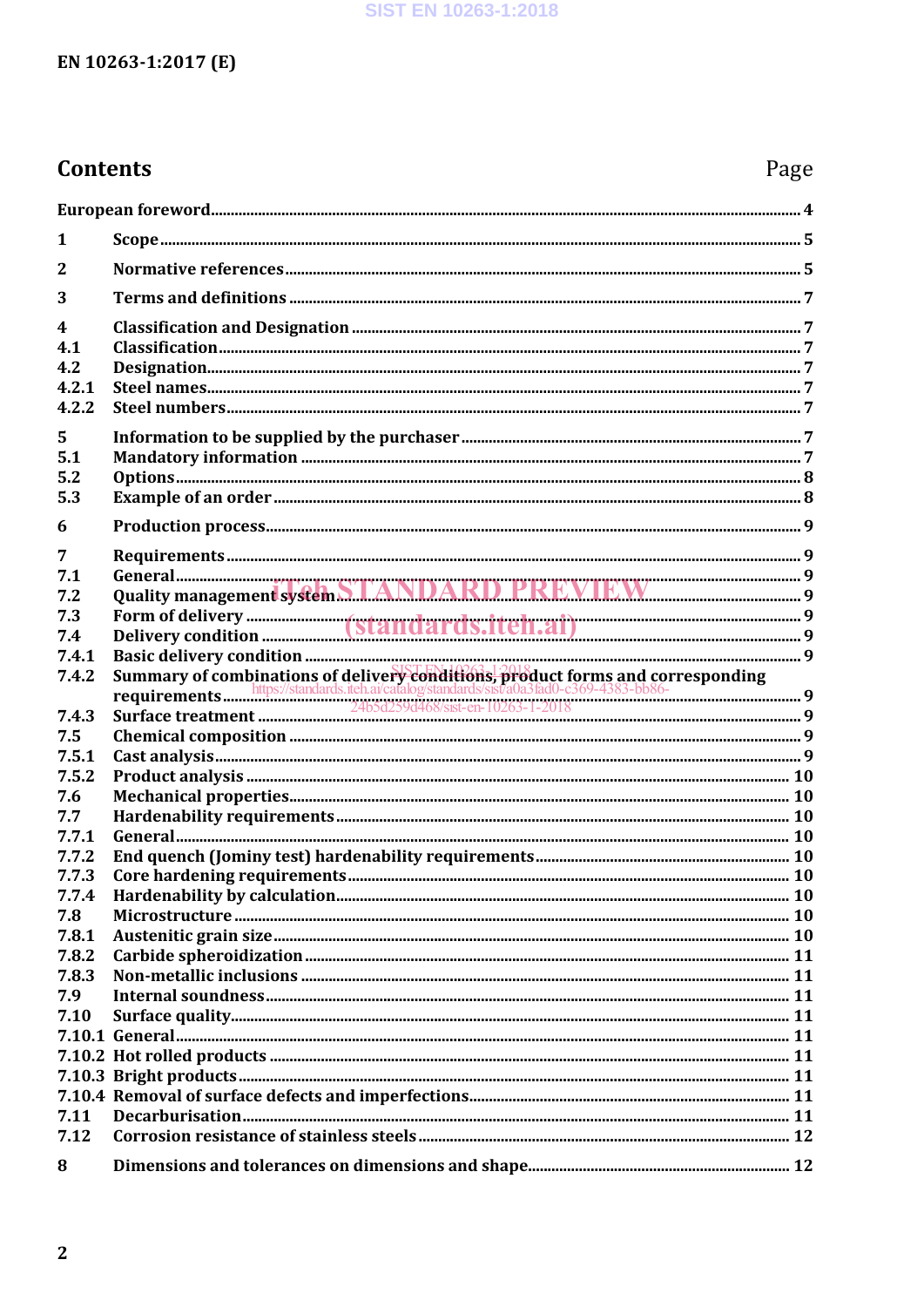| Annex B (normative) Determination and assessment of non-metallic inclusions25 |                                                                                                                           |  |
|-------------------------------------------------------------------------------|---------------------------------------------------------------------------------------------------------------------------|--|
|                                                                               |                                                                                                                           |  |
|                                                                               | Protection https://standards.iteh.ai/catalog/standards/sist/a0a3fad0-c369-4383-bb86-<br>24b5d259d468/sist-en-10263-1-2018 |  |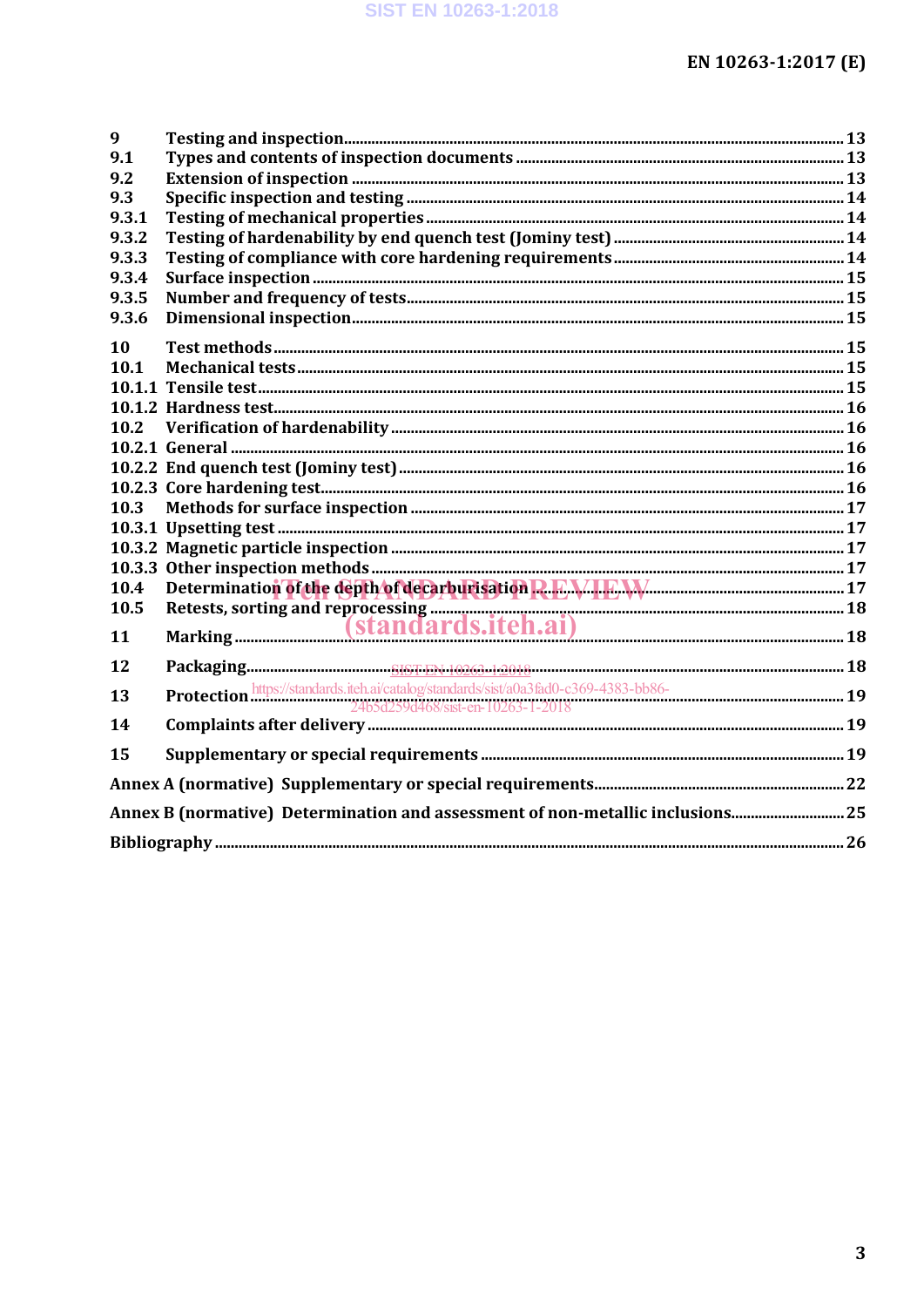## **European foreword**

This document (EN 10263-1:2017) has been prepared by Technical Committee ECISS/TC 106 "Wire rod and wires", the secretariat of which is held by AFNOR.

This European Standard shall be given the status of a national standard, either by publication of an identical text or by endorsement, at the latest by May 2018, and conflicting national standards shall be withdrawn at the latest by May 2018.

Attention is drawn to the possibility that some of the elements of this document may be the subject of patent rights. CEN shall not be held responsible for identifying any or all such patent rights.

This document supersedes EN 10263-1:2001.

This European Standard EN 10263 is subdivided as follows:

- *Part 1: General technical delivery conditions*
- *Part 2: Technical delivery conditions for steels not intended for heat treatment after cold working*
- *Part 3: Technical delivery conditions for case hardening steels*
- *Part 4: Technical delivery conditions for steels for quenching and tempering*
- *Part 5: Technical delivery conditions for stainless steels* (standards.iteh.ai)
- 

According to the CEN-CENELEC Internal Regulations of the national standards organisations of the According to the national standards of the national standards of the national standards of the national standards of the nati following countries are bound to implement this European Standard: Austria, Belgium, Bulgaria,<br>Cusatia Cannus Casak Depublic Danm 2405d259d468/sist-en-10263-1-2018. Croatia, Cyprus, Czech Republic, Denmark, Estonia, Finland, Former Yugoslav Republic of Macedonia, France, Germany, Greece, Hungary, Iceland, Ireland, Italy, Latvia, Lithuania, Luxembourg, Malta, Netherlands, Norway, Poland, Portugal, Romania, Serbia, Slovakia, Slovenia, Spain, Sweden, Switzerland, Turkey and the United Kingdom. https://standards.iteh.ai/catalog/standards/sist/a0a3fad0-c369-4383-bb86-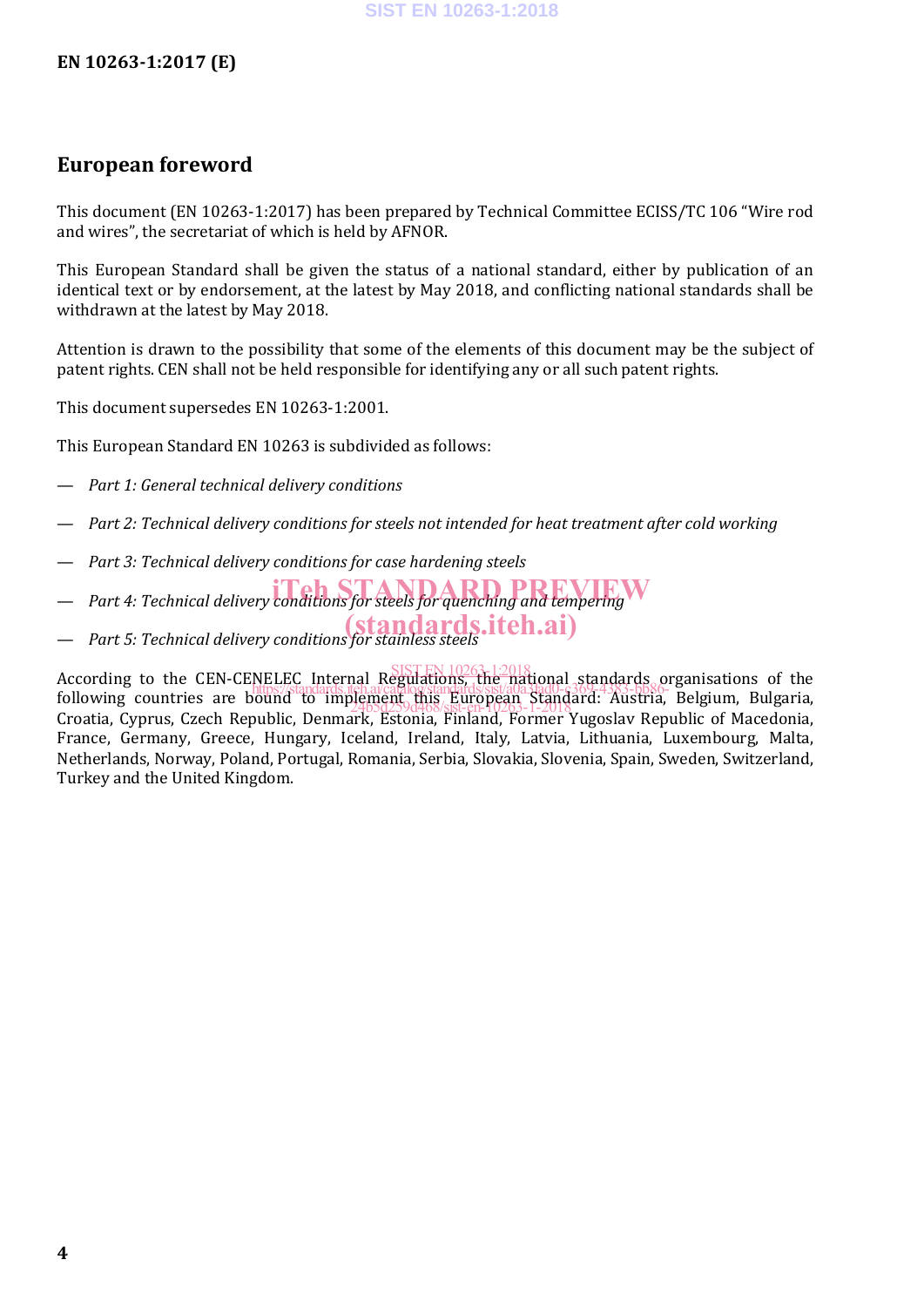### **1 Scope**

**1.1** This part of EN 10263 specifies the general technical delivery conditions for round rod, round bars and wire for cold heading and cold extrusion made of:

a) non alloy steels not intended for heat treatment after cold working, as specified in EN 10263-2;

- b) non alloy and alloy steels for case hardening, as specified in EN 10263-3;
- c) non alloy and alloy steels for quenching and tempering, as specified in EN 10263-4;
- d) stainless steels, as specified in EN 10263-5.
- **1.2** Parts 2, 3 and 4 of this EN 10263 cover products having a diameter up to and including 100 mm.

Part 5 covers products having a diameter up to and including:

- 25 mm for ferritic and austenitic-ferritic steels;
- 50 mm for austenitic steels;
- 100 mm for martensitic steels.

**1.3** In special cases supplementary requirements or deviations with respect to this European **1.3** In special cases supplementary requirements or deviations with respect to this European Standard may be agreed between the purchaser and the supplier at the time of enquiry and order (See Annex A). (standards.iteh.ai)

**1.4** The general technical delivery conditions in EN 10021 also apply to products supplied in accordance with this European Standard ST EN 10263-1:2018

https://standards.iteh.ai/catalog/standards/sist/a0a3fad0-c369-4383-bb86-

**2 Normative references** 24b5d259d468/sist-en-10263-1-2018

The following documents, in whole or in part, are normatively referenced in this document and are indispensable for its application. For dated references, only the edition cited applies. For undated references, the latest edition of the referenced document (including any amendments) applies:

EN 10020, *Definition and classification of grades of steel*

EN 10021, *General technical delivery conditions for steel products*

EN 10027-1, *Designation systems for steels - Part 1: Steel names*

EN 10027-2, *Designation systems for steels - Part 2: Numerical system*

EN ISO 4885, *Ferrous materials - Heat treatments - Vocabulary (ISO 4885)*

EN 10060, *Hot rolled round steel bars for general purposes - Dimensions and tolerances on shape and dimensions*

EN 10079, *Definition of steel products*

EN 10108, *Round steel rod for cold heading and cold extrusion - Dimensions and tolerances*

EN 10204, *Metallic products - Types of inspection documents*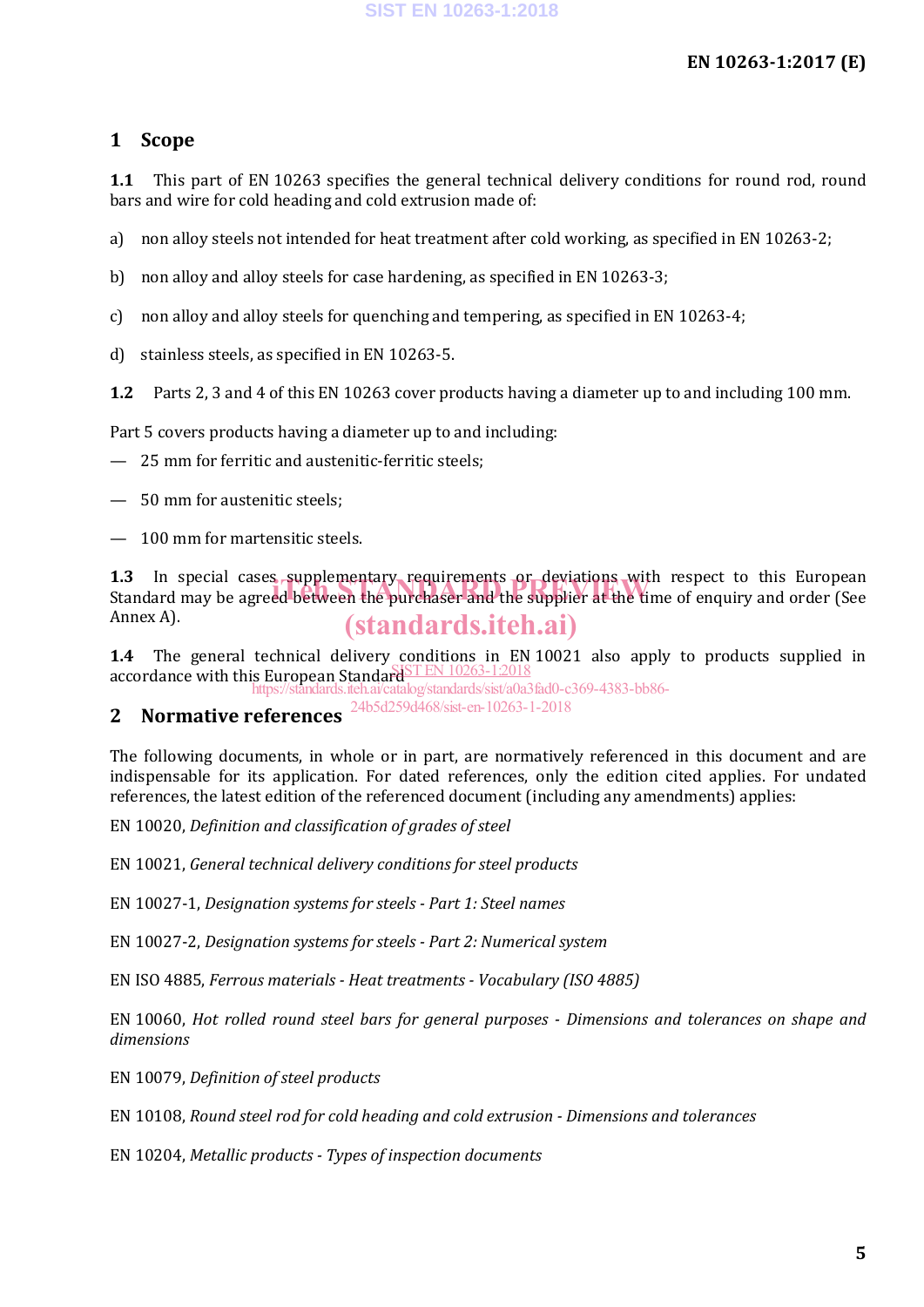### **EN 10263-1:2017 (E)**

EN 10218-2, *Steel wire and wire products - General - Part 2: Wire dimensions and tolerances*

EN 10221:1995, *Surface quality classes for hot-rolled bars and rods - Technical delivery conditions*

EN 10247, *Micrographic examination of the non-metallic inclusion content of steels using standard pictures*

EN 10263-2:2017, *Steel rod, bars and wire for cold heading and cold extrusion - Part 2: Technical delivery conditions for steels not intended for heat treatment after cold working*

EN 10263-3:2017, *Steel rod, bars and wire for cold heading and cold extrusion - Part 3: Technical delivery conditions for case hardening steels*

EN 10263-4:2017, *Steel rod, bars and wire for cold heading and cold extrusion - Part 4: Technical delivery conditions for steels for quenching and tempering*

EN 10263-5:2017, *Steel rod, bars and wire for cold heading and cold extrusion - Part 5: Technical delivery conditions for stainless steels*

EN 10277-1:2008, *Bright steel products - Technical delivery conditions - Part 1: General*

EN 10278, *Dimensions and tolerances of bright steel products*

EN 10308, Non destructive testing - Ultrasonic testing of steel bars **R F VIEW** 

EN ISO 377, Steel and steel products - Lo<mark>cation and preparation of samp</mark>les and test pieces for mechanical<br>testime<sup>(ISO</sup> 377, 2017) *testing (ISO 377:2017)*

EN ISO 642, *Steel - Hardenability test by end quenching (Jominy test) (ISO 642:1998)* 6-SIST EN 10263-1:2018

24b5d259d468/sist-en-10263-1-2018

EN ISO 643, *Steels - Micrographic determination of the apparent grain size (ISO 643:2012)*

EN ISO 3651-2, *Determination of resistance to intergranular corrosion of stainless steels - Part 2: Ferritic, austenitic and ferritic-austenitic (duplex) stainless steels - Corrosion test in media containing sulfuric acid (ISO 3651-2:1998)*

EN ISO 3887, *Steels - Determination of depth of decarburization (ISO 3887:2003)*

EN ISO 6508-1, *Metallic materials - Rockwell hardness test - Part 1: Test method (ISO 6508-1:2016)*

EN ISO 6892-1, *Metallic materials - Tensile testing - Part 1: Method of test at room temperature (ISO 6892-1:2016)*

EN ISO 9934-1, *Non-destructive testing - Magnetic particle testing - Part 1: General principles (ISO 9934- 1:2016)*

EN ISO 14284, *Steel and iron - Sampling and preparation of samples for the determination of chemical composition (ISO 14284:1996)*

ISO 4967, *Steel — Determination of non-metallic inclusions — Microscopic method using standard diagrams*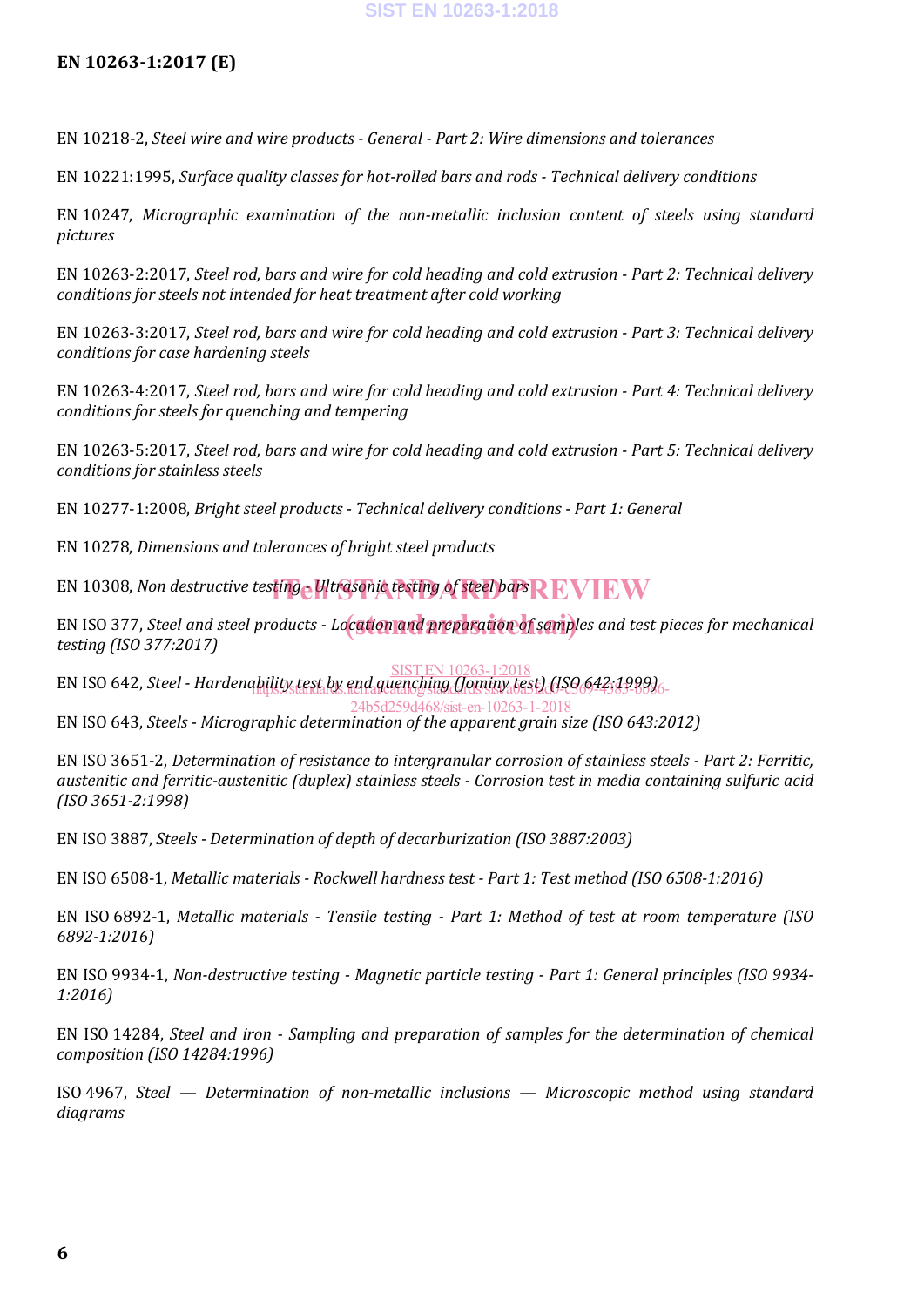### **3 Terms and definitions**

For the purposes of this document, the terms and definitions given in EN 10020, EN 10021, EN ISO 4885, EN 10079, EN ISO 377 and EN ISO 14284 apply.

#### **4 Classification and Designation**

#### **4.1 Classification**

The classification of the steel grades covered by this European Standard according to EN 10020 is indicated in 4.1 of parts 2, 3, 4 and 5 of this standard for the corresponding steel grades.

#### **4.2 Designation**

#### **4.2.1 Steel names**

For the steel grades covered by this European Standard, the steel names as given in the relevant tables of Parts 2, 3, 4 and 5 of this standard series are allocated in accordance with EN 10027-1.

#### **4.2.2 Steel numbers**

For the steel grades covered by this European Standard, the steel numbers as given in the relevant tables of Parts 2, 3, 4 and 5 of this standard are allocated in accordance with EN 10027-2.

## **5** Information to be supplied by the purchaser EVIEW

## **5.1 Mandatory information** (standards.iteh.ai)

The following information shall be supplied by the purchaser at the time of enquiry and order, to enable the supplier to comply satisfactorily with the requirements of this European Standard:

- a) quantity to be delivered; 24b5d259d468/sist-en-10263-1-2018
- b) product denomination (rod or bar or wire);
- c) the nominal diameter and the dimensional tolerances on dimensions and shape of the products with a reference to the relevant European Standard (see Clause 8);
- d) length for bars and tolerances on length or dimensions and mass for the coils;
- e) reference to this European Standard including the number of the relevant Part(s);
- f) the designation of the steel grade (see 4.2);
- g) the symbol of the required treatment condition (see 7.4 and Table 1);
- h) the symbol of the required surface condition (see 7.10 and Table 2);
- i) if applicable, indication of the symbol for hardenability requirements (see 7.7);
- j) type of inspection document in accordance with EN 10204 (see 9.1);
- k) requirements concerning packaging (see Clause 12).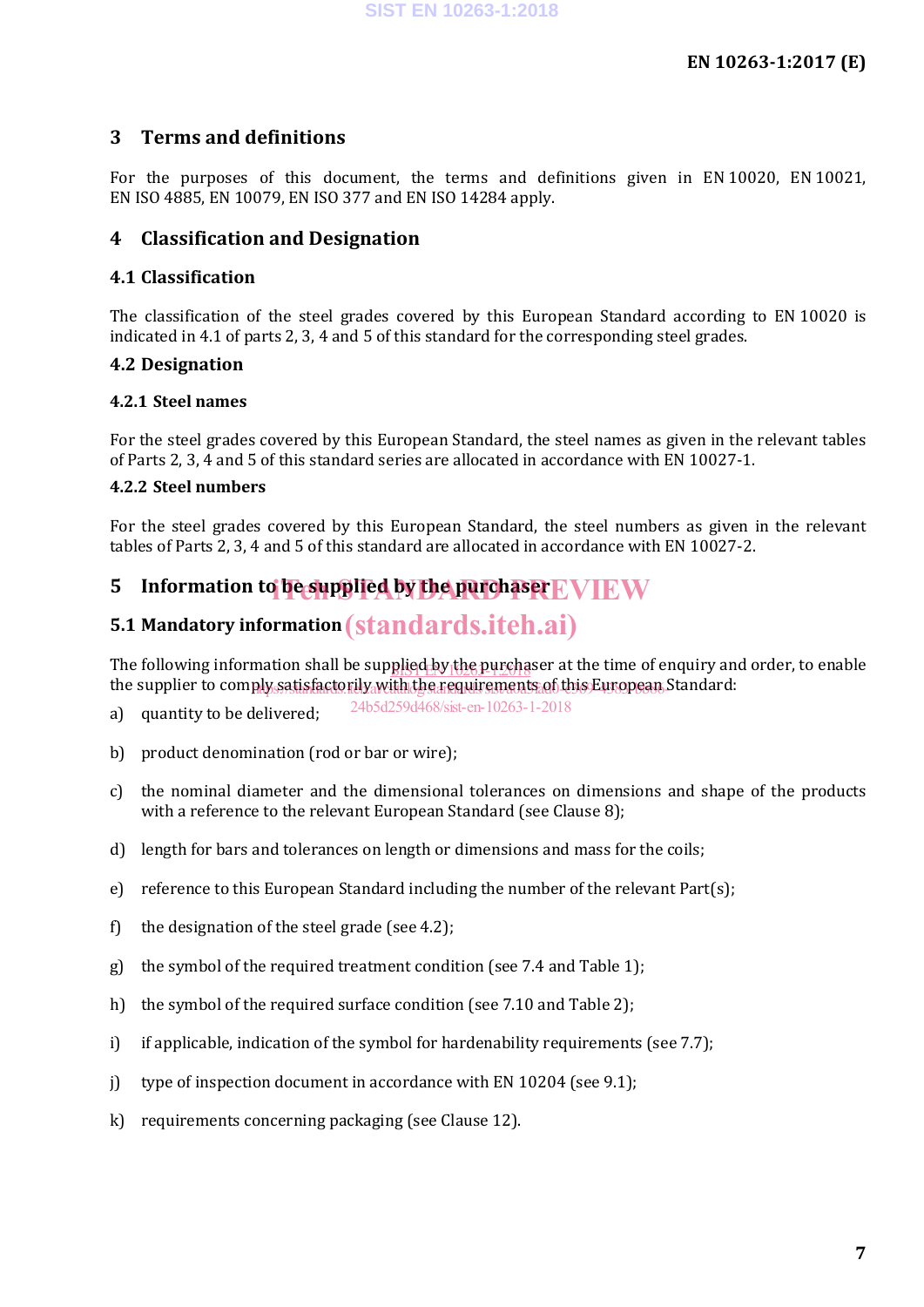#### **5.2 Options**

Several options are specified and listed below. If the purchaser does not indicate any of these options at the time of enquiry and order, all decisions regarding them shall be left to the manufacturer's discretion (see 5.1 and Table1)

- 1) special surface treatment (see 7.4.3);
- 2) any requirement for the product analysis (see 7.5.2 and A.2);
- 3) any requirement for the hardenability (+H, +HH, +HL) or any requirement for core hardening (see Tables 7 and 8 of EN 10263-3:2017 and Tables 8 to 11 of EN 10263-4:2017 (see 7.7);
- 4) any requirement for the verification of hardenability (see 10.2);
- 5) any requirement for the verification of the fine grain structure (see 7.8.1 and A.3);
- 6) carbide spheroidization (see 7.8.2) and any requirement for the verification of the carbide spheroidization (see A.4);
- 7) any requirement for the verification of the non-metallic inclusions in steels specified in EN 10263-3:2017 and EN 10263-4:2017 (see A.5 and Annex B);
- 8) internal soundness and any requirements for non-destructive testing (see 7.9.2 and A.6); **iTen STANDARD PREV**
- 9) surface quality (see 7.10.1 to 7.10.3) and any requirements for upsetting tests (see 9.3.5.1 and surface quality (see 7.10.1 to 7.10.3) and any requirements for upsetting tests (see 9.3.5.1 and 10.3.1), for magnetic particle inspection (see 9.3.5.2 and 10.3.2) or for other inspection methods (see 9.3.5.3 and 10.3.3) ; SIST EN 10263-1:2018
- 10) removal of surface defects and imperfections (see 7.10; n) 0.3 fad0-c369-4383-bb86sist-en-10263-1-2018
- 11) depth of decarburisation (see 7.11) and any requirements for testing the depth of decarburisation (see 10.4 and A.7);
- 12) corrosion resistance of stainless steel products (see 7.12) and any requirements for resistance to intergranular corrosion (see A.8);
- 13) statistical evaluation (see 7.1);
- 14) calculation of hardenability (see 10.2);
- 15) requirements on surface protection (see Clause 13);
- 16) surface quality E for rod for certain applications (see 7.10.2.1).

#### **5.3 Example of an order**

100 t round bars in accordance with Part 4 of this European Standard, with a diameter of 50 mm with normal diameter tolerances (N) and fixed length of 6 000 mm in accordance with EN 10060, made of steel grade 32CrB4 (1.7076) spheroidized and cold drawn, with a 3.1. inspection certificate in accordance with EN 10204.

**100 t – round bars –** EN 10060 50 **mm N x 6000 mm fixed length Steel grade** EN 10263-4 — 32**CrB4+AC+C Inspection document** EN 10204 3.1